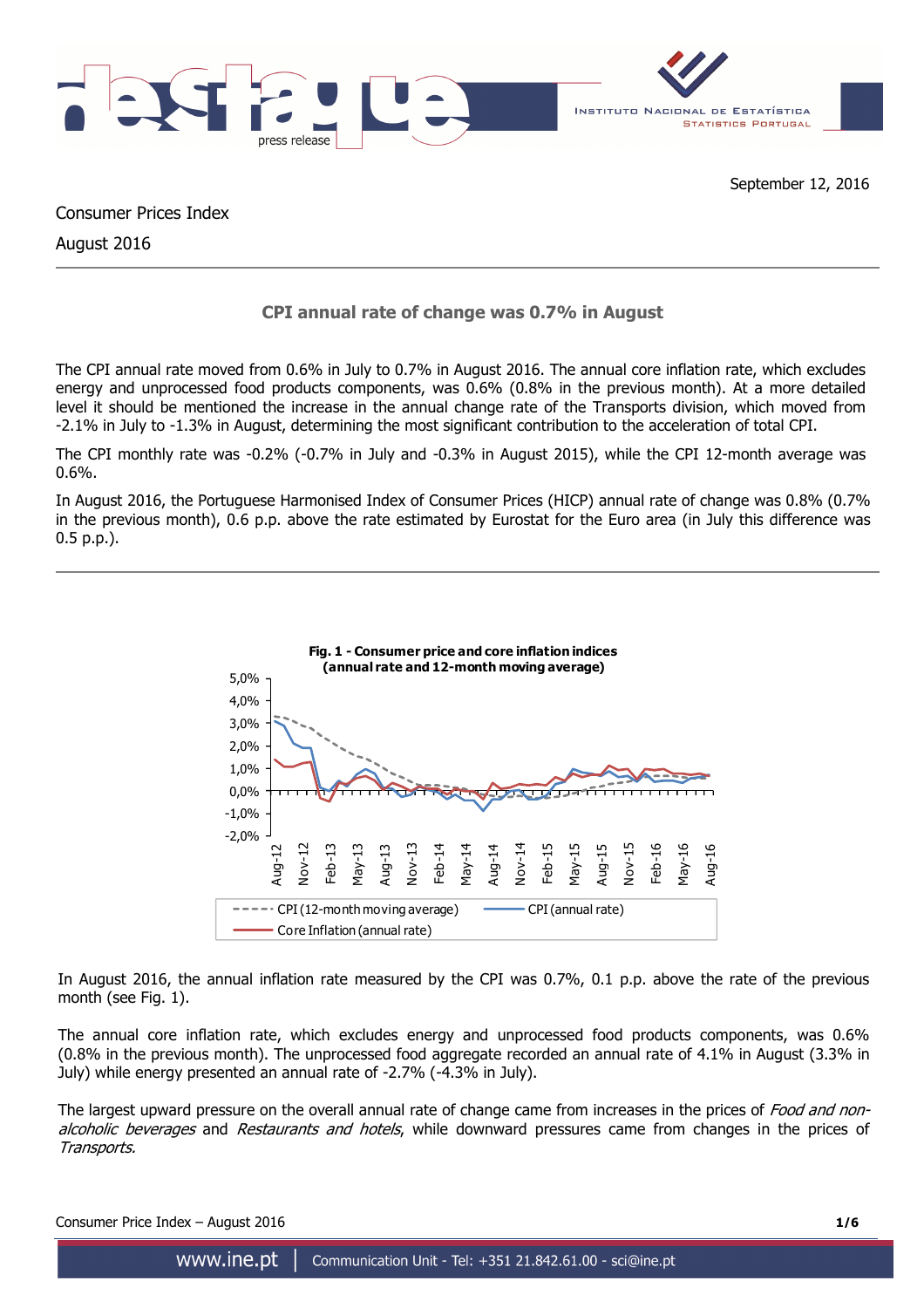

In August, the CPI monthly rate was -0.2% (-0.7% in the previous month and -0.3% in August 2015). The main downward contribution to this result came from changes in the prices of Clothing and Footwear. On the opposite side, increases were observed in the prices of Restaurants and hotels.

The CPI 12-month average rate was 0.6% in August, the same value as in the previous month.

In August 2016, the HICP annual rate was 0.8% (0.7% in the previous month) while the HICP monthly rate was nil (0.1 p.p. above the rate of August 2015).

In July, the annual rate of change of the Portuguese HICP was 0.5 p.p. higher than the annual rate of change for the Euro area. That difference is estimated to have increased to 0.6 p.p. in August 2016.

The HICP 12-month average rate was 0.6% in August (the same value as in July).



# **Housing Rents**

In August the monthly rate of change of the average value of rents by net area for the whole country was 0.1% (0.1 p.p. above the rate of the previous month).

The main increase was recorded in the Lisboa region (0.3%), while the Norte region recorded the main decrease (-0.2%).

The annual change rate of the housing rents for the whole country was 1.6% in August. The main increase was observed in the Centro region (3.4%) and all the other regions presented positive rates.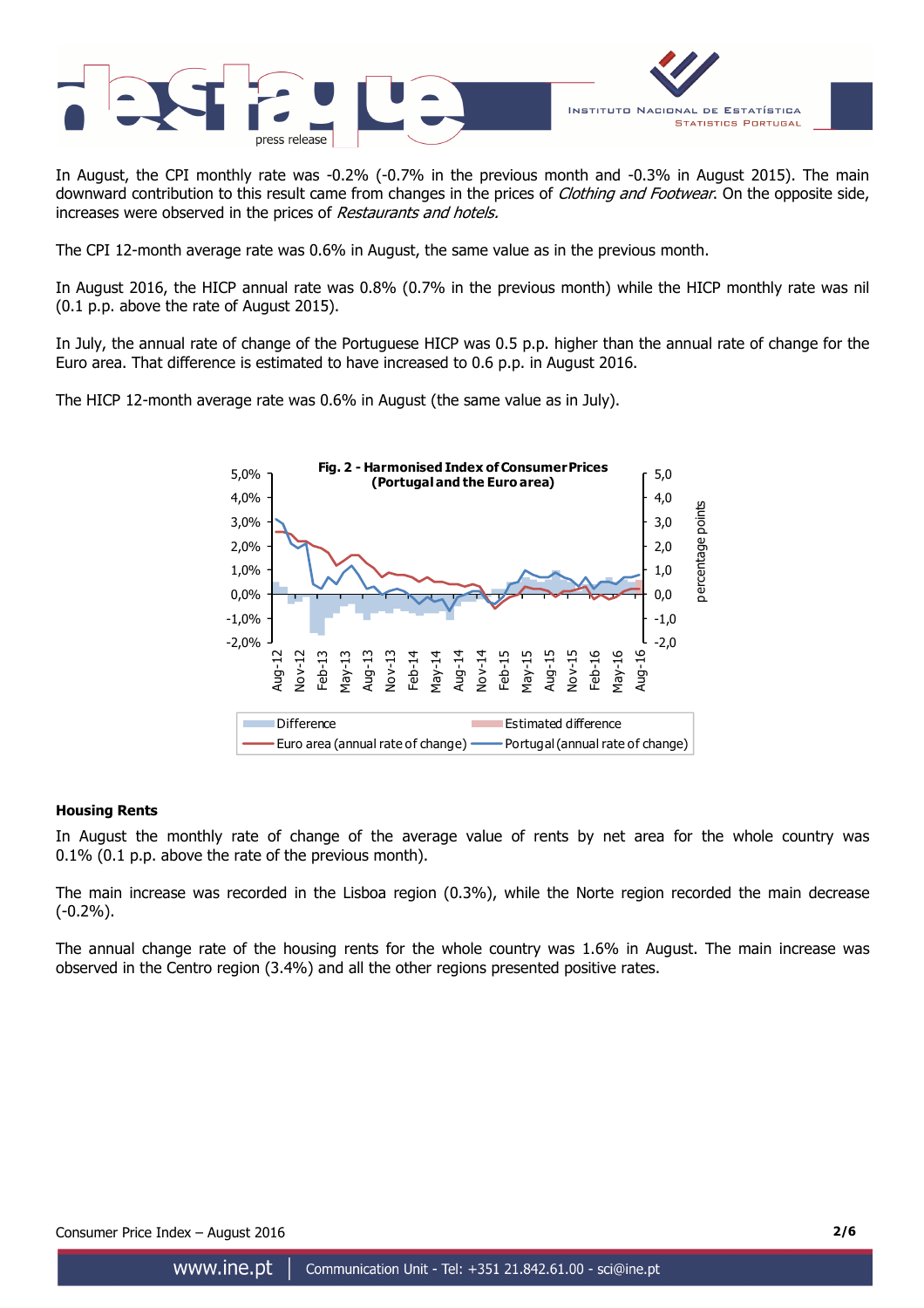



## **Consumer Price Index**

I

The Consumer Price Index (CPI) measures the change over time of the prices of a certain basket of goods and services bought by a "typical" consumer. The CPI has been designed to capture price changes and not to measure price levels.

The CPI is updated every year with the most recent information on prices and quantities. The 2016 CPI weighting structure and the sample of goods and services included in the basket are a result of the combination of three fundamental sources of information: results of the Portuguese National Accounts complemented with the Household Budget Survey and the Census for more detailed levels of expenditure. Administrative data is also used.

The CPI is compiled through the aggregation of seven regional price indexes and the goods and services included in the index are grouped according to the COICOP classification.

# **Table 1: CPI - COICOP Divisions**

|    | TUDIC 11 CI 1 COICOL DIVISIONS                                        |    |                                  |
|----|-----------------------------------------------------------------------|----|----------------------------------|
|    | 01 Food and non-alcoholic beverages                                   | 07 | <b>Transports</b>                |
| 02 | Alcoholic beverages and tobacco                                       | 08 | Communications                   |
| 03 | Clothing and footwear                                                 | n9 | Recreation and culture           |
| 04 | Housing, water, electricity, gas and other fuels                      | 10 | Education                        |
| 05 | Furnishings, household equipment and routine maintenance of the house | 11 | Restaurants and hotels           |
| 06 | Health                                                                | 12 | Miscellaneous goods and services |
|    |                                                                       |    |                                  |

<sup>1</sup>COICOP: Classification Of Individual Consumption by Purpose

### **Monthly rate**

The monthly rate is the change in the index of a certain month compared with the index of the previous month expressed as a percentage. Although up-to-date, this measure can be affected by seasonal and other effects.

#### **Annual rate**

The annual rate is the change in the index of a certain month compared with the index of the same month in the previous year expressed as a percentage. In the presence of a stable seasonal pattern, seasonal effects do not influence this measure.

#### **12-month average rate**

The 12-month average rate is the change in the average index of one year compared with the average index of the previous year expressed as a percentage. This moving average is less sensitive to transient changes in prices.

### **Core inflation index (all items CPI excluding unprocessed food and energy products)**

The core inflation index is compiled by excluding the prices of unprocessed food and energy products from the all items CPI. The primary objective of this index is to capture the underlying inflation pressures in the economy.

#### **Harmonised Index of Consumer Prices**

The Harmonised Index of Consumer Prices (HICP) is compiled in each member state of the European Union for the purposes of inflation comparisons across EU countries, as required by the Treaty on European Union<sup>1</sup>. This index plays an important role as a guideline for the achievement of the European System of Central Banks primary objective: price stability. In 1998, the European Central Bank adopted the HICP as "the most appropriate price measure" for its definition of price stability in the Euro area $^2$ .

With the release of the January 2016 HICP, the index reference period changed to  $2015 = 100$ , in line with the procedure adopted at European level: Council Regulation (EU) 2015/2010 of the Commission of 11 November 2015, as regards the common index reference period for the harmonised index of consumer prices. The new regulation is based on the need to "ensure the comparability and relevance of the HICP" as a result of "changes to the sub-index classification of the HICP and the alignment of sub-indices that have been linked to the HICP after the introduction of 2005 = 100". The historical information available on the previous base (2005 = 100) was thus replaced. More detailed information on the new reporting period can be found at http://ec.europa.eu/eurostat/web/hicp/methodology/reference-year-2015.

 $\overline{\phantom{a}}$  , and the set of the set of the set of the set of the set of the set of the set of the set of the set of the set of the set of the set of the set of the set of the set of the set of the set of the set of the s  $1$  Article 109j and protocol on the convergence criteria referred to in that article.

<sup>2</sup> A stability oriented monetary policy strategy for the ESCB". ECB press notice released on 13 October 1998.

# Consumer Price Index – August 2016 **3/6**

www.ine.pt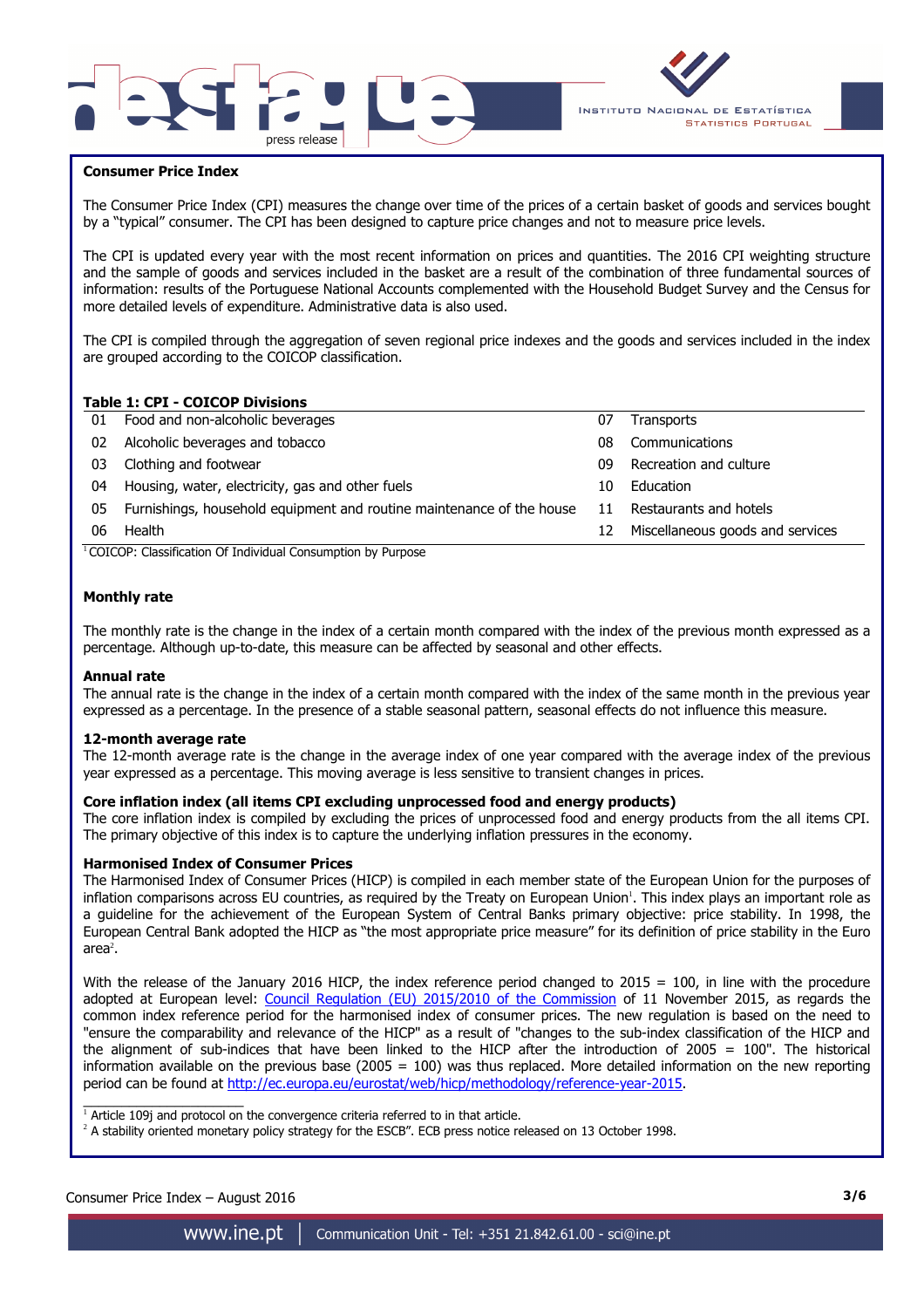

The HICP is produced in each Member State following a harmonized methodology developed by experts in the field of price statistics, under the "Price Statistics Working Group" and related Task Forces. From the methodological point of view, there are no major differences between the HICP and CPI. However, the different scope of coverage leads to differences in the weighting structure, mainly in Restaurants and hotels. This is mostly an effect of the inclusion of non-residents expenditure ("tourists") in the HICP and the corresponding exclusion from the CPI.

Additional information on the methodology of the HICP is available at http://ec.europa.eu/eurostat/web/hicp.

# **Table 2: CPI and HICP 2016 weighting structure**

|    | <b>COICOP divisions</b>                                               | <b>CPI</b> | <b>HICP</b> |
|----|-----------------------------------------------------------------------|------------|-------------|
| 01 | Food and non-alcoholic beverages                                      | 207,9      | 200,2       |
| 02 | Alcoholic beverages and tobacco                                       | 40,2       | 39,4        |
| 03 | Clothing and footwear                                                 | 69,0       | 70,1        |
| 04 | Housing, water, electricity, gas and other fuels                      | 102,7      | 97,0        |
| 05 | Furnishings, household equipment and routine maintenance of the house | 62,4       | 60,9        |
| 06 | Health                                                                | 63,4       | 60,8        |
| 07 | Transport                                                             | 139,6      | 137,9       |
| 08 | Communication                                                         | 36,8       | 34,7        |
| 09 | Recreation and culture                                                | 72,2       | 61,0        |
| 10 | <b>Education</b>                                                      | 16,7       | 15,7        |
| 11 | Restaurants and hotels                                                | 85,5       | 123,7       |
| 12 | Miscellaneous goods and services                                      | 103,6      | 98,5        |
| 00 | All items                                                             | 1000       | $1000^2$    |

<sup>1</sup> COICOP: Classification Of Individual Consumption by Purpose.

 $2$  Due to rounding, the sum of the parts may not add exactly to 1000.

# **Presentation of data and rounding rules**

Since the release of the January 2013 CPI indices are published with base 100 in the year 2012.

Due to rounding procedures, those indices may not reproduce exactly the published rates of change. However, it should be noted that the published rates prevail.

In this press release the descriptive analysis is based on rounded values to one decimal.

# **Next press release**

The July 2016 CPI/HICP will be released on October 12<sup>th</sup> 2016.

Consumer Price Index – August 2016 **4/6**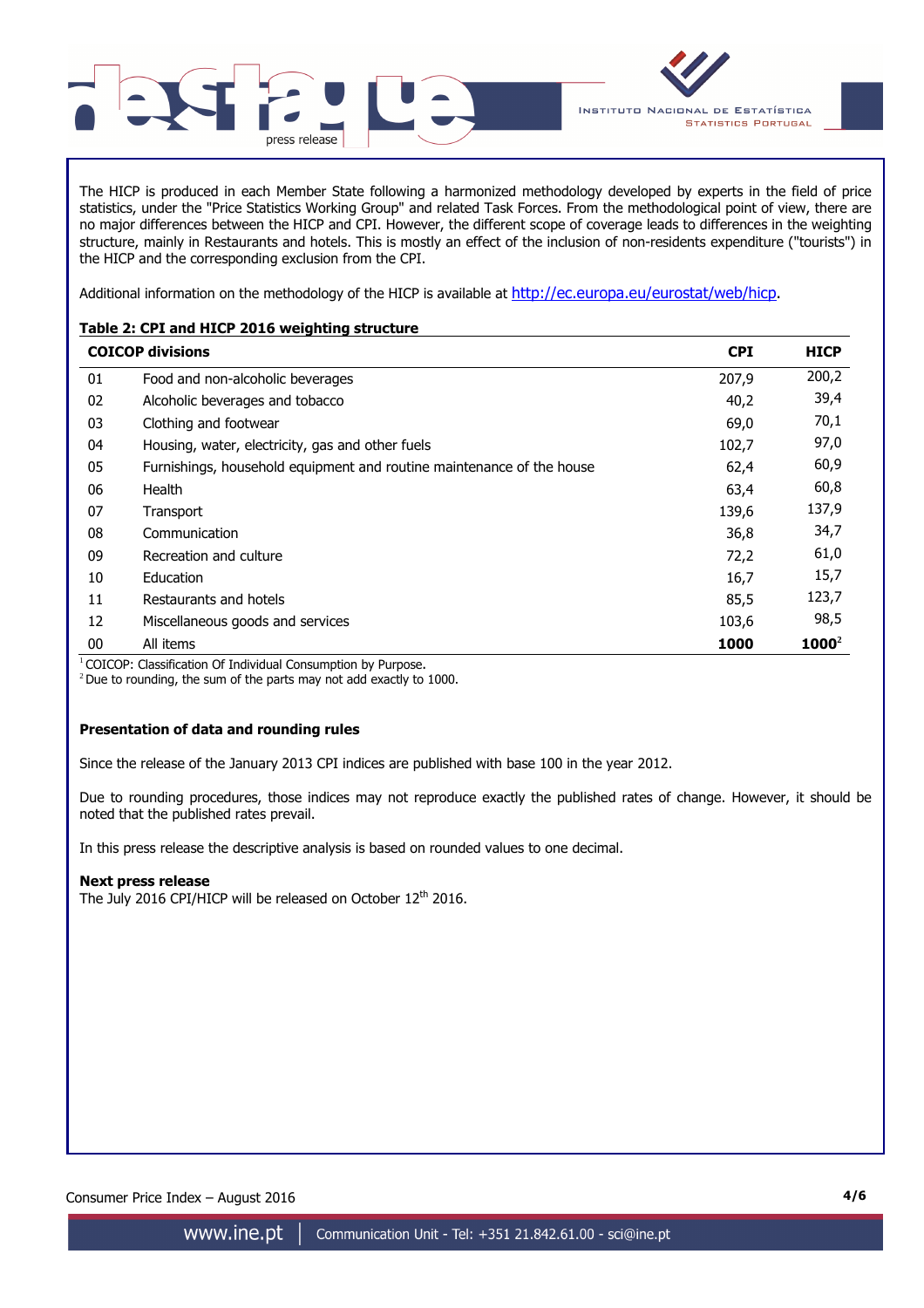

| <b>Annex:</b> |                                | CPT Tate of change (muex division and all items CPT) |         |         |         |                     |             |         |         |      |      |  |  |  |  |  |  |
|---------------|--------------------------------|------------------------------------------------------|---------|---------|---------|---------------------|-------------|---------|---------|------|------|--|--|--|--|--|--|
|               | Index divisions <sup>(1)</sup> |                                                      |         |         |         |                     |             |         |         |      |      |  |  |  |  |  |  |
|               | 01                             | 02                                                   | 03      | 04      | 05      | 06                  | 07          | 08      | 09      | 10   | 11   |  |  |  |  |  |  |
|               |                                |                                                      |         |         |         | Annual average rate |             |         |         |      |      |  |  |  |  |  |  |
| 2013          | 1.94                           | 4.05                                                 | $-3.31$ | 2.15    | $-0.51$ | 1.49                | $-2.32$     | 0.45    | 0.41    | 1.18 | 1.65 |  |  |  |  |  |  |
| 2014          | $-1.34$                        | 3.09                                                 | $-2.11$ | 2.22    | $-0.38$ | 0.66                | $-1.20$     | 1.10    | $-1.49$ | 0.43 | 0.97 |  |  |  |  |  |  |
| 2015          | 1.01                           | 4.09                                                 | $-2.02$ | 0.23    | 0.67    | 0.41                | $-0.99$     | 4.12    | $-0.63$ | 0.65 | 1.31 |  |  |  |  |  |  |
|               |                                |                                                      |         |         |         |                     | Annual rate |         |         |      |      |  |  |  |  |  |  |
| 2014 August   | $-3.17$                        | 3.38                                                 | $-0.67$ | 2.18    | $-0.34$ | 0.71                | 0.58        | 0.39    | $-0.99$ | 0.37 | 1.28 |  |  |  |  |  |  |
| September     | $-2.19$                        | 3.70                                                 | $-0.98$ | 2.34    | $-0.60$ | 0.81                | $-1.09$     | $-0.14$ | $-2.41$ | 0.37 | 1.94 |  |  |  |  |  |  |
| October       | $-0.63$                        | 3.17                                                 | $-2.20$ | 2.62    | 0.72    | 0.39                | $-1.39$     | 0.68    | $-1.46$ | 0.57 | 1.63 |  |  |  |  |  |  |
| November      | $-0.53$                        | 3.13                                                 | $-1.63$ | 2.40    | 1.15    | 0.46                | $-1.84$     | 0.27    | $-1.72$ | 0.57 | 1.44 |  |  |  |  |  |  |
| December      | $-0.38$                        | 3.09                                                 | $-1.84$ | 1.92    | 1.12    | 0.32                | $-4.38$     | 0.28    | $-1.24$ | 0.60 | 1.64 |  |  |  |  |  |  |
| 2015 January  | $-0.13$                        | 3.09                                                 | $-1.48$ | 1.05    | 0.99    | 0.34                | $-4.21$     | 1.19    | $-1.32$ | 0.60 | 1.34 |  |  |  |  |  |  |
| February      | 0.01                           | 3.19                                                 | $-1.84$ | 0.20    | 0.84    | 0.65                | $-2.78$     | 2.80    | $-1.52$ | 0.60 | 1.78 |  |  |  |  |  |  |
| March         | 0.29                           | 2.60                                                 | $-1.99$ | 0.32    | 0.76    | 0.59                | $-0.26$     | 3.63    | $-0.93$ | 0.54 | 1.98 |  |  |  |  |  |  |
| April         | 1.18                           | 4.04                                                 | $-2.44$ | 0.50    | 0.64    | 0.50                | $-1.40$     | 3.55    | $-1.40$ | 0.49 | 1.89 |  |  |  |  |  |  |
| May           | 2.07                           | 5.07                                                 | $-2.54$ | 0.48    | 0.60    | 0.56                | 1.04        | 3.58    | $-0.82$ | 0.50 | 1.57 |  |  |  |  |  |  |
| June          | 1.95                           | 4.91                                                 | $-3.44$ | 0.62    | 0.78    | 0.49                | $-0.20$     | 4.90    | $-0.53$ | 0.51 | 1.54 |  |  |  |  |  |  |
| July          | 1.53                           | 4.97                                                 | $-2.86$ | 0.24    | 1.15    | 0.34                | $-0.42$     | 4.98    | $-0.48$ | 0.59 | 1.43 |  |  |  |  |  |  |
| August        | 1.71                           | 4.36                                                 | $-2.65$ | 0.05    | 1.14    | 0.47                | $-1.83$     | 4.96    | $-0.42$ | 0.58 | 1.51 |  |  |  |  |  |  |
| September     | 1.98                           | 4.28                                                 | $-0.23$ | $-0.22$ | 1.19    | 0.29                | $-1.11$     | 5.53    | $-0.54$ | 0.59 | 1.03 |  |  |  |  |  |  |
| October       | 1.27                           | 3.89                                                 | $-0.90$ | $-0.32$ | $-0.10$ | 0.19                | $-0.85$     | 4.77    | $-0.54$ | 0.93 | 0.95 |  |  |  |  |  |  |
| November      | 0.36                           | 4.31                                                 | $-1.68$ | $-0.16$ | $-0.01$ | 0.18                | 0.36        | 4.73    | 0.81    | 0.95 | 0.51 |  |  |  |  |  |  |
| December      | 0.00                           | 4.32                                                 | $-2.28$ | 0.04    | 0.05    | 0.28                | $-0.09$     | 4.93    | 0.21    | 0.93 | 0.23 |  |  |  |  |  |  |
| 2016 January  | 0.21                           | 4.37                                                 | 0.16    | $-0.07$ | 0.77    | $-0.01$             | 0.04        | 5.31    | 0.98    | 0.91 | 0.60 |  |  |  |  |  |  |
| February      | $-0.62$                        | 4.06                                                 | $-0.23$ | 0.59    | 1.14    | $-0.19$             | $-1.28$     | 3.95    | 1.90    | 0.92 | 0.15 |  |  |  |  |  |  |
| March         | $-0.73$                        | 4.38                                                 | 0.02    | 0.62    | 1.22    | $-0.16$             | $-1.43$     | 3.30    | 1.26    | 0.93 | 1.77 |  |  |  |  |  |  |
| April         | 0.09                           | 2.41                                                 | 0.04    | 0.69    | 0.89    | $-0.92$             | $-0.93$     | 2.95    | 0.74    | 0.94 | 1.99 |  |  |  |  |  |  |
| May           | $-0.10$                        | 2.27                                                 | $-0.76$ | 0.65    | 0.67    | $-0.98$             | $-1.29$     | 2.76    | 0.94    | 0.94 | 2.19 |  |  |  |  |  |  |
| June          | 1.01                           | 1.89                                                 | $-0.86$ | 0.69    | 0.62    | $-0.90$             | $-1.49$     | 1.75    | 0.94    | 0.94 | 2.61 |  |  |  |  |  |  |
| July          | 1.65                           | 1.77                                                 | 1.32    | 0.12    | 0.35    | $-0.72$             | $-2.10$     | 1.66    | 0.36    | 0.91 | 2.62 |  |  |  |  |  |  |

 $0.02$ 

0.78

Po provisional

(1) The names of the divisions are given in the explanatory notes.

2.16

 $0.28$ 

#### e (index division and all items CPI)  $CDT = m + a$  $\mathcal{L}$   $\mathcal{L}$

Source: INE - Portugal

1.82

f estimated

Consumer Price Index – August 2016 **5/6** 

August

Note:

**Symbols:** 

**All-items CPI** 

0.27

 $-0.28$ 

0.49

 $-0.36$ 

 $-0.37$ 

 $0.00$ 

 $0.02$ 

 $-0.36$ 

 $-0.39$ 

 $-0.21$ 

 $0.31$ 

 $0.40$ 

0.95

0.80

0.77

0.66

0.88

0.63

0.64

 $0.40$ 

0.78

0.40

 $0.45$ 

0.48

0.33

0.55

 $0.61$ 

 $0.72$ 

 $\overline{12}$ 

 $-0.61$ 

 $-0.46$ 

 $0.42$ 

 $-0.24$ 

 $-0.63$ 

 $-0.70$ 

 $-0.42$ 

 $-0.48$ 

 $-0.55$ 

 $-0.85$ 

 $-0.61$ 

 $-0.02$ 

 $-0.02$ 

 $0.02$ 

 $0.41$ 

1.08

1.02

1.60

1.69

1.33

1.60

1.09

0.90

0.43

0.50

0.74

0.63

 $0.41$ 

 $-0.76$ 

x not available

 $-1.29$ 

1.57

 $-0.29$ 

0.89

3.29